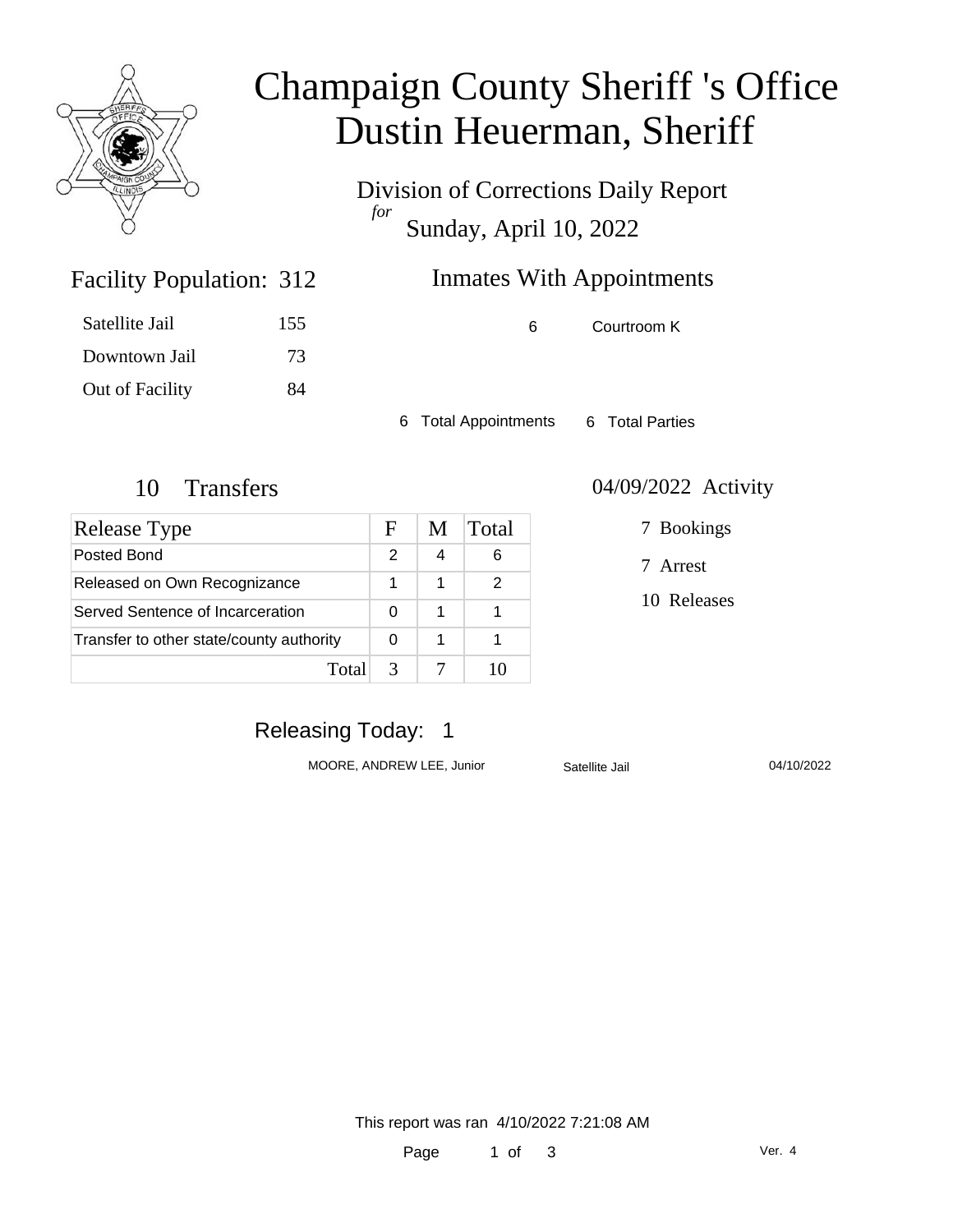

# Champaign County Sheriff 's Office Dustin Heuerman, Sheriff

Division of Corrections Daily Report *for* Sunday, April 10, 2022

#### Custody Status Count

- Electronic Home Dentention 14
	- Felony Arraignment 18
		- Felony Other 2
	- Felony Pre-Sentence 7
		- Felony Pre-Trial 226
	- Felony Pre-Trial DUI 6
	- Felony Sentenced CCSO 6
	- Felony Sentenced IDOC 23
		- Hold Other 1
	- Misdemeanor Arraignment 1
		- Misdemeanor Pre-Trial 4
- Misdemeanor Sentenced CCSO 1
	- Petition to Revoke 1
	- Remanded to DHS 2
		- Total 312

This report was ran 4/10/2022 7:21:08 AM